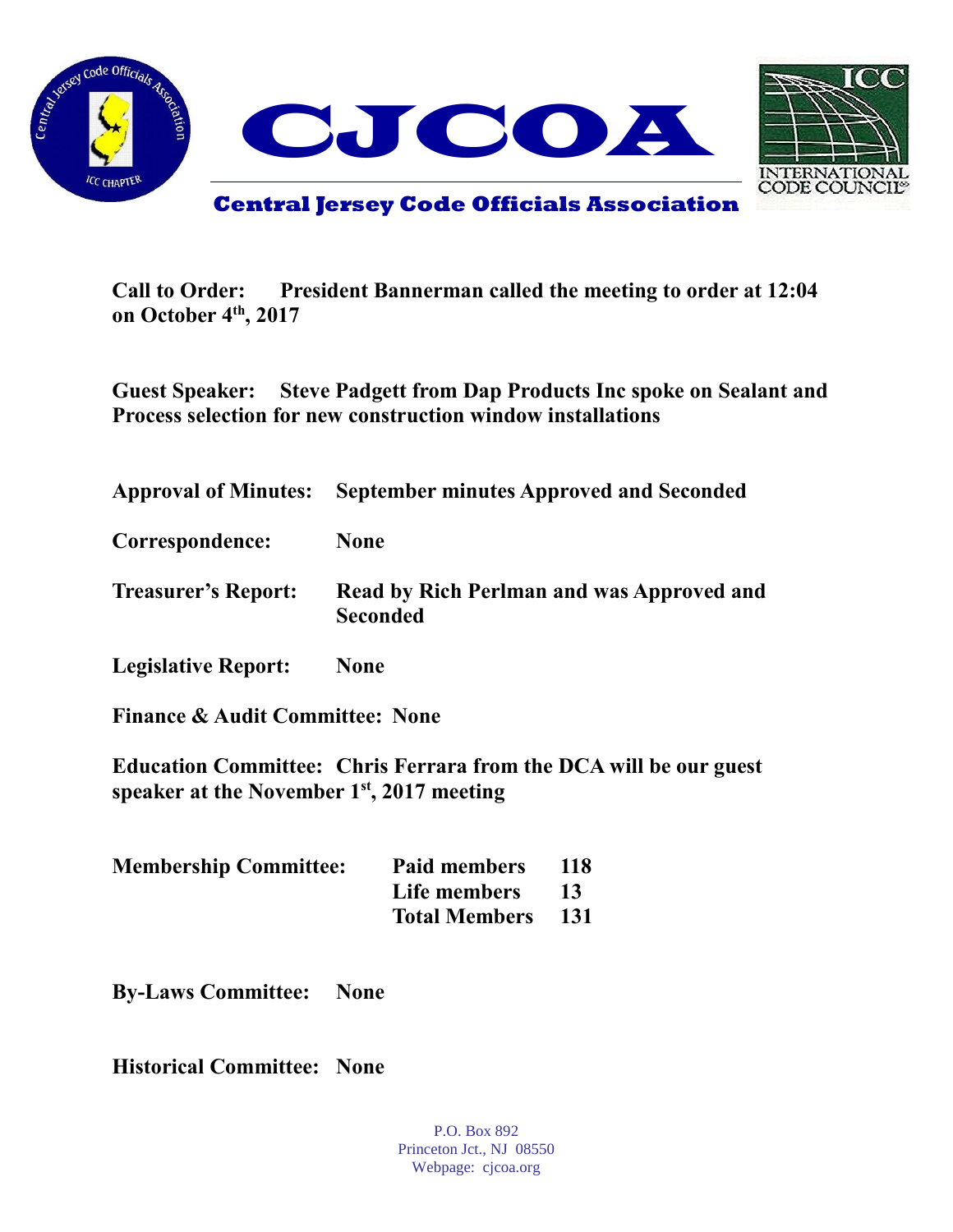**Good & Welfare Committee: Jim Hoey was welcomed backed and thanked the organization for the card**

> **John Fiedler mention the passing of one of his Technical Assistants John DeDomenico who had just recently retired as of April 1st, 2017**

> **Mike Rodgers mentioned that John Terry was appointed as the Assistant Director of Code and Standards**

**Public Relations: None**

**Code Change Committee:**

| <b>Building</b> None |                                          |
|----------------------|------------------------------------------|
| Electric None        |                                          |
| <b>Plumbing None</b> |                                          |
| Fire                 | Recertification and training for the UFC |

**Nominating Committee: None** 

**Scholarship Committee: Deadline November 1st, 2017** 

**Website Committee: Up to date**

**Golf Committee: Golf Outing will be held at Mercer Oaks Country Club next year**

**Ad-Hoc:**

**Building Safety Week: None**

P.O. Box 892 Princeton Jct., NJ 08550 Webpage: cjcoa.org